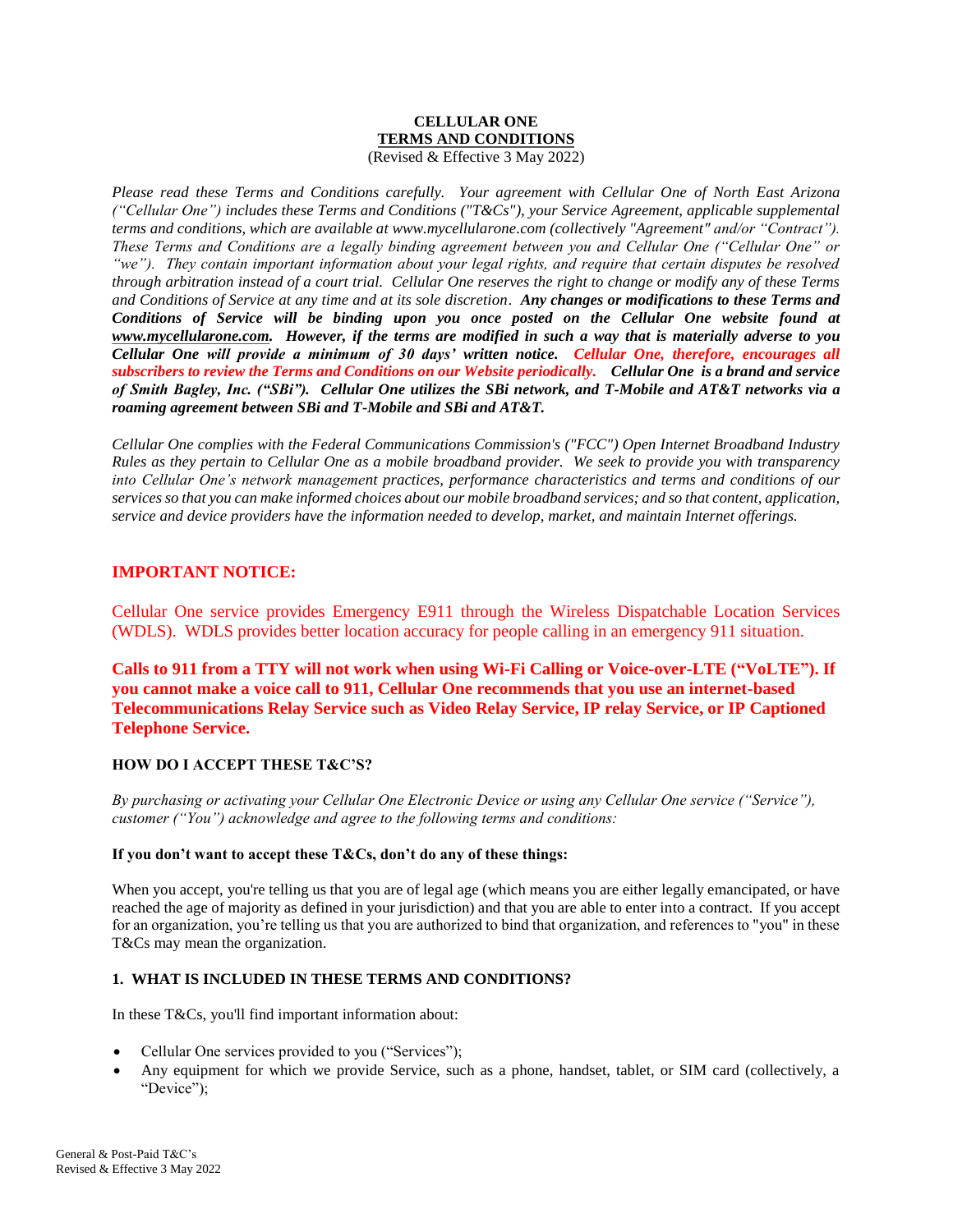- Any charges, taxes, fees, and other amounts we bill you or that were accepted or processed through your Device ("Charges");
- Privacy information;
- Network management practices;
- Limitations of liability; and
- Resolution of disputes by arbitration and class action waiver.

# **2. WHAT YOUR CONTRACT CONSISTS OF AND WHEN THE CONTRACT STARTS**

Your agreement with Cellular One includes these Terms and Conditions ("T&Cs"), your Service Agreement, applicable supplemental terms and conditions, and your Rate Plan terms, which are available at [www.mycellularone.com](http://www.cellularoneonline.com/) (collectively "Agreement"). Your Rate Plan includes your monthly Service allotments for minutes, messages or data ("Allotments"), rates, coverage and other terms ("Rate Plan"). To the extent any term in your Rate Plan expressly conflicts with these T&Cs, the term in your Rate Plan will govern. Your Agreement applies to each line of Service. Please read these T&Cs carefully. They cover important information about Cellular One services provided to you ("Service"); your phone, handset, device, SIM card, data card, or other equipment or third party device used with our Service ("Device"); and any access and usage charges, taxes, fees and other charges we bill you or that were accepted or processed through your Device ("Charges"). These T&Cs include fees for early termination, Rate Plan changes, and late payments, limitations of liability, privacy and resolution of disputes by arbitration instead of in court.

Your Agreement begins on the day we activate your Service(s) and continues through the Term of Service, typically a 24-month period ("Service Commitment"), specified on your Service Agreement. At the end of your service commitment, this Agreement will automatically continue on a month-to-month basis. If your Agreement has no Service Commitment, it is a month-to-month Agreement.

Any applicable state public utility commission tariffs also govern.

### **3. NATURE OF SERVICE**

Our rate plans, devices, services and features are not for resale and are intended for reasonable and non-continuous use by a person using a device on Cellular One's Home Network Area (aka "On Network"). Cellular One's Home Network Area can be found at [www.mycellularone.com](http://www.mycellularone.com/)

### **4. HOW WILL I BE CHARGED FOR DATA USAGE?**

Data service may be included in your Rate Plan or you may be charged for data usage on a pay–per-use basis ("Data Plan"). Your Rate Plan and/or Data Plan will contain more information about how we calculate data usage. If you do not have a Data Plan, your Device may not be able to access data services.

### **5. OUR AGREEMENT TO PROVIDE YOU CELLULAR SERVICE; YOUR AGREEMENT TO PAY, BLOCKING**

Cellular One is licensed to provide cellular service and have suitable facilities, subject to the limitations described below and subject to the requirements of any Cellular One tariff and applicable laws and regulations. Cellular One may also enter into roaming agreements with other carriers to allow you to use your phone where Cellular One lacks the best coverage, but roaming service is not guaranteed and is subject to additional limitations described below. You agree to pay for our services and equipment we supply at the rates in your Rate Plan or as posted in our stores or on our Website and according to this Contract. Cellular One may, in our discretion, amend or add to any rates, charges, or terms, subject to the provisions in Section 8 below. Cellular One may, in its sole discretion, block access to certain categories of numbers (*e.g*., 976, 900 and international designations). Cellular One blocks all international roaming calls by default. In order to use your phone in foreign countries you need to contact Cellular One Customer Care at (800)730-2351 and ask that your phone be unlocked for use in a foreign country. **Customers traveling abroad should be aware that international roaming charges can be exceptionally high.**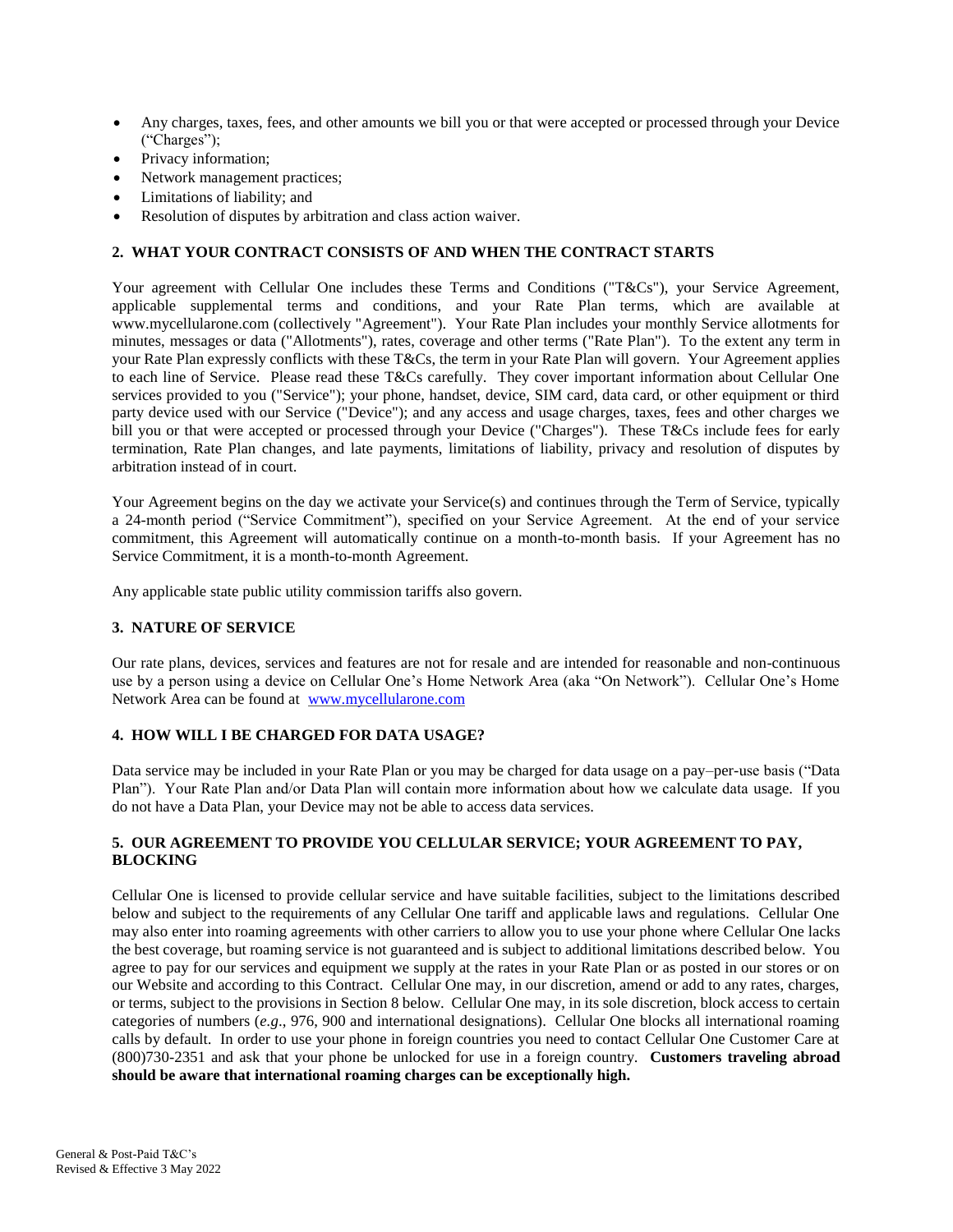### **6. ARE THERE SEPARATE TERMS FOR PREPAID CUSTOMERS?**

The terms of these T&Cs apply to prepaid customers, and additional terms specific to prepaid customers may be found a[t www.mycellularone.com.](http://www.cellularoneonline.com/) Your Cellular One prepaid Service account balance, if sufficient, or your active prepaid plan, gives you access to our prepaid Service for a limited amount of time; you must use your prepaid Service during the designated period of availability. To use our prepaid Service you must have a Cellular One prepaid Service account balance for pay-as-you-go service or be on an active prepaid plan. Service may be suspended when your account balance reaches zero and/or you are at the end of the time period associated with your prepaid plan. Monthly plan features are available for 30 days, however, depending on the time of day that you activate your Service or that your Service expires, your service cycle may not equal 30 full 24-hour days. Your monthly plan may automatically renew at the end of 30 days if you have a sufficient Cellular One prepaid Service account balance to cover your prepaid Service plan before the first day after your service cycle. If you do not have a sufficient Cellular One prepaid Service account balance, your prepaid Service will be suspended unless you move to a pay-as-you-go plan. If you do not reinstate prepaid Service within the required period based upon your service plan, your phone number will be reallocated.

The Charges for Service and the amount of time that Service is available following activation of your prepaid Service account balance may vary; see your Rate Plan for more information. Prepaid Service is non-refundable (even if returned during the Cancellation Period), and no refunds or other compensation will be given for unused airtime balances, lost or stolen prepaid cards, or vouchers You will not have access to detailed usage records or receive monthly bills.

### **7. ARE THERE ANY OTHER TERMS THAT APPLY TO ME?**

Yes. Your "Agreement" includes these T&Cs, the additional terms found in your Rate Plan, your Data Plan, your Service Agreement, and provisions linked to from these T&Cs. Sections marked "\*" continue after termination of our Agreement with you.

You should also be aware that our [Privacy Policy,](http://www.t-mobile.com/company/website/privacypolicy.aspx) Fair Usage Policy and [Open Internet Policy,](http://www.t-mobile.com/OpenInternet) available at [www.mycellularone.com](http://www.mycellularone.com/) , apply to the use of our products and services.

You might also have other agreements with us, such as an equipment installment plan.

### **8. MODIFICATIONS TO TERMS AND CONDITIONS**

Cellular One may change the prices or the terms and conditions, or other charges of its service at any time regardless of Plan. However, if the terms are modified in such a way that is materially adverse to you Cellular One will provide a minimum of 30 days' written notice. Cellular One will first provide you written notice of a change by one or a combination of methods: a bill message, bill insert, a separate postal letter, email or text message. If you are a postpaid customer and a change to your Plan or this Agreement has a material effect on you, you can cancel your Service that has been affected with no Early Termination Fee within 60 days of receiving written notice from Cellular One. Using the service after 60 days of receiving notice from Cellular One is your acceptance of the change.

### **9. WHAT HAPPENS IF MY DEVICE IS LOST OR STOLEN?**

Once you notify us that your Device has been lost or stolen, we will suspend your Service and you will not be responsible for additional usage charges incurred in excess of your Rate Plan Charges, applicable taxes, fees, and surcharges. If Charges are incurred before you notify us, you are not liable for Charges you did not authorize. However, the fact that your Device or account was used is some evidence of authorization. You may request us to investigate Charges you believe were unauthorized. We may ask you to provide information and you may submit information to support your request. If we determine the Charges were unauthorized, we will credit your account. If we determine the Charges were authorized, we will inform you within 30 days and you will remain responsible for the Charges. If you request that we not suspend your Service, you will remain responsible for all Charges incurred. We may prevent a lost or stolen Device from registering on our and other networks.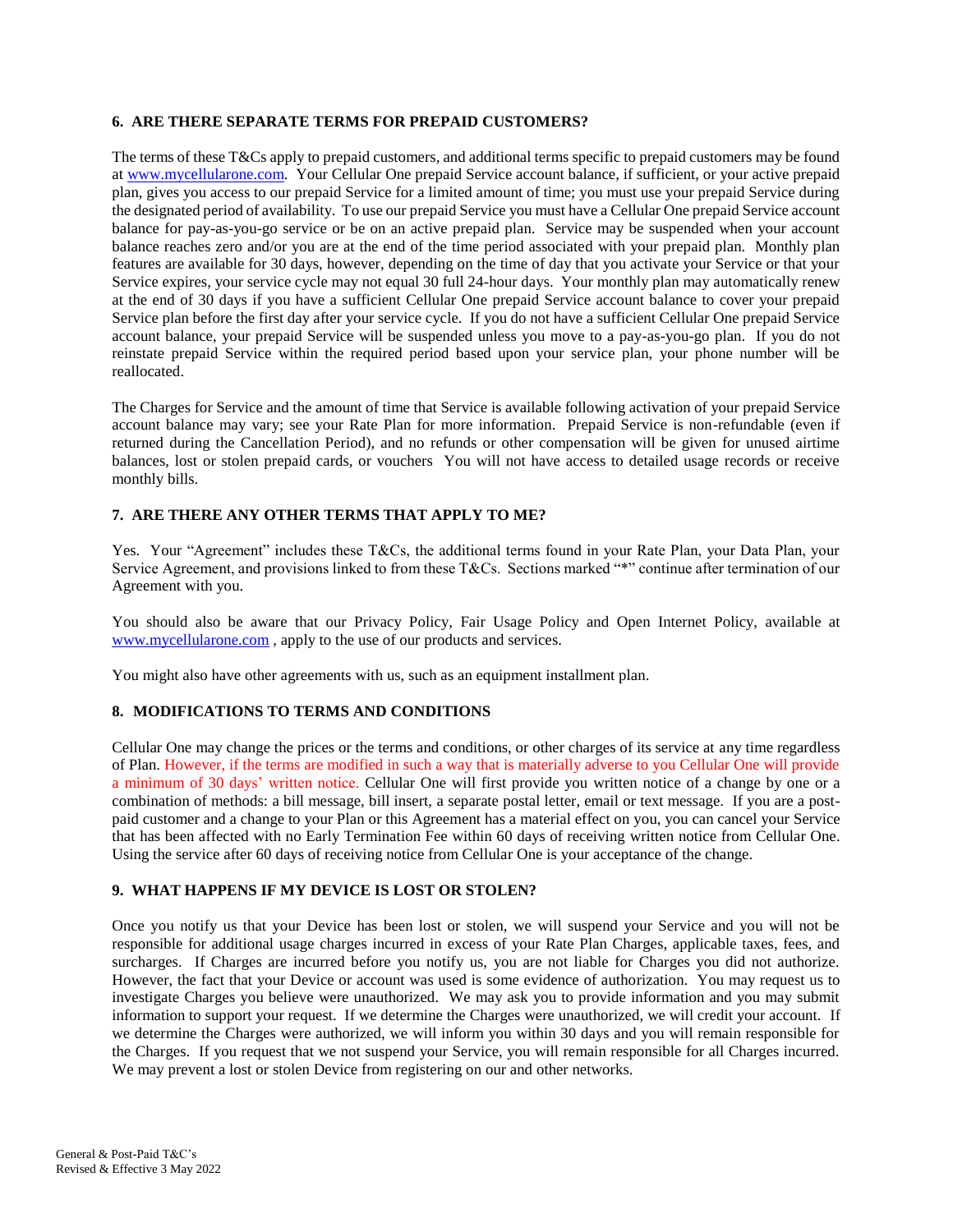### **10. CONTRACT TERM, TERMINATION, AND EARLY CANCELLATION FEE**

Your Contract will be for the initial term required by your Rate Plan or relevant promotion, usually two (2) years. If you cancel early, a fee of up to Three Hundred Sixty Dollars (\$360.00) will apply. The fee is reduced by Fifteen Dollars (\$15.00) for each month of service. At the end of your initial term, the Contract will convert to a month-tomonth term. Cellular One may terminate if you breach this Contract, including but not limited to, failure to pay your monthly service fees when due, use of the service for fraudulent or unlawful purposes, disproportionate Roaming, as discussed below in Section 12, or in violation of Cellular One's Fair Use Policy. Further, Cellular One may terminate your service if you behave in an abusive, derogatory or similarly unreasonable manner with any of our representatives. You may terminate this Contract: (a) subject to a restocking fee during our 14 day trial period, as described on our Website; (b) during the initial term by paying the prorated fee, (c) or at any time after the initial term without a fee.

### **11. REFUNDS**

Customer refunds are provided under limited circumstances. Naked Mobile is an advanced pay service and advanced pay Customers are not entitled to a refund if a Customer terminates service prior to the end of an advanced pay billing cycle. A Customer entitled to a refund of Ten Dollars (\$10.00) or less will received an account or store credit. Customers entitled to a refund greater than Ten Dollars (\$10.00) may receive an account or store credit, or receive a gift card that may be used anywhere gift cards are accepted. To receive a gift card refund Customer must fully complete a Gift Card Refund Form available at [www.mycellularone.com/gift-card-refund.](http://www.mycellularone.com/gift-card-refund) Customer should allow six to eight weeks to receive a Refund Gift Card once the online Gift Card Refund Form is fully completed and submitted by Customer.

### **12. YOUR RATE PLAN DESCRIBES YOUR CHARGES, INCLUDED MINUTES, AND ADDITIONAL CHARGES**

Your Rate Plan explains your particular plan for your cellular service. Because it is part of your Contract, it is important you understand it. If you have any questions about your Rate Plan, (1) ask a sales representative at any of our retail stores; (2) review our Website; or (3) call Customer Care at (800)730-2351.

## **13. IMPORTANT INFORMATION ABOUT "ROAMING"**

These T&Cs describe the experience you can expect on our network, including information about our reasonable network management practices, and the experience on our roaming partners' networks:

- Please check our coverage maps, which approximate our anticipated coverage area outdoors. Your experience on our network may vary and change without notice depending on a variety of factors. For more information go to [www.mycellularone.com](http://www.mycellularone.com/) . You agree that we are not liable for problems relating to Service availability or quality.
- Additionally, we may implement other network practices, such as caching less data.
- Our [Open Internet Policy](http://www.t-mobile.com/OpenInternet) includes important information on these topics as well as information on commercial terms, performance characteristics (such as expected speed, latency) and network practices.

In order to provide you the most widespread and reliable cellular service, any time your Device is not receiving a strong signal from our network ("On Network"), it may connect to another carrier ("Off Network") that we have a roaming agreement with. "Roaming" is when you place or receive a voice call/SMS (text)/or accessing data outside the Cellular One Home Network Area. **Cellular One reserves the right, with or without notice, to manage its network parameters to prioritize your cellular service active on your device to a network of choice when you are roaming, or slow the bitrate throughput rate on a roaming partners' network.** Cellular One's decision to prioritize your cellular service to a chosen roaming partners' network, or slow the bitrate throughput rate on a roaming partners' network is based on, without limitation, signal strength, data speeds, geographic area, network congestion, quality of service or internal business decisions in Cellular One's sole discretion.

Roaming charges in foreign countries ("International Roaming") may be especially high.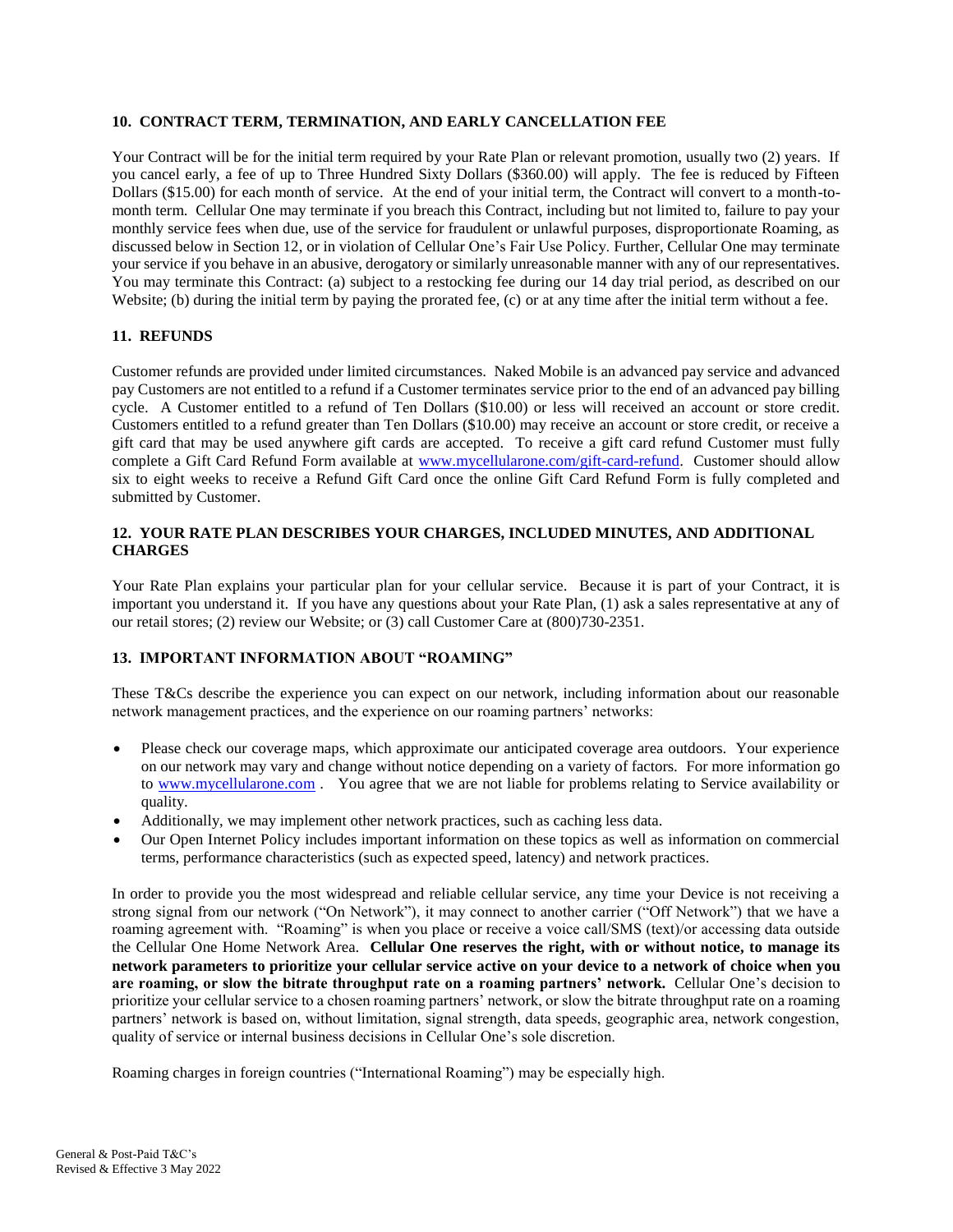#### **13.1 You must use your Device predominantly within the Cellular One Home Network Area.**

Disproportionate roaming (including unlimited plans of any kind) occurs when a user's usage is on other carriers' networks (Roaming or Off-Net usage) greater than 50% during any 2 months during a 12-month period, measured from the start date of your contract, in which case Cellular One may, at its option, terminate your wireless service or access to data services, deny user's continued use of other carriers' coverage, or change user's plan to one imposing usage charges for roaming usage.

Cellular One will provide you with notice that it intends to take any of the above actions, and you may terminate this Agreement without being assessed a termination fee.

### **14. INTERNATIONAL ROAMING AND DIALING**

Availability and features offered for international roaming and dialing vary depending on your Rate Plan and Device. All countries may not be available for roaming and available countries may change from time to time. Whether roaming internationally or making and sending international calls and messages while in the U.S. (or Puerto Rico), you may be charged international rates (including for voicemails left for you and for data usage). This includes per minute rates for calls and per minute rates for calls transferred to your voicemail and the relevant data rates for data usage. You may be charged for more than one call for unanswered calls that are forwarded to voicemail regardless of whether the calls result in an actual voicemail message being left for you and regardless of whether your Device is on or off. Different rates and rounding increments apply in different countries. While roaming internationally, your data throughput may be reduced and your Service may be otherwise limited or terminated at any time without notice. You are responsible for complying with U.S. Export Control laws and regulations, and the import laws and regulations of foreign countries when traveling internationally with your Device.

#### **15. FAIR USE POLICY**

**In order to provide reliable services at reasonable costs to our customers, we have certain restrictions in place to ensure the activities of some users do not disrupt or impair other customers' services or our network. You may not use our services in a manner that harms, or unduly interferes with Cellular One's network or system; or in a manner that is unlawful, or infringes on intellectual property rights.** Cellular One reserves the right, without notice or limitation, to terminate, end, modify, disconnect, or suspend service if an individual engages in any of the prohibited voice, SMS, or data uses set forth in this Agreement or Cellular One's Fair Use Policy, found at [www.mycellularone.com/fair-use-policy](http://www.cellularoneonline.com/fair-use-policy) if Cellular One, in its sole discretion, determines action is necessary to protect its wireless networks from harm or degradation. Cellular One voice services are provided solely for live dialogue between, and initiated by, individuals for personal use and as otherwise described herein. **Listed below in (15.1) are examples of the permitted uses of the service and your device and in (13.2) the examples of the prohibited uses of the service and your device.**

#### **15.1 Examples of Permitted Uses of the Service and Your Device Include:**

- Voice calls;
- Web browsing;
- Messaging;
- Email;
- Streaming music;
- Uploading and downloading applications and content to and from the Internet or third party stores;
- Using applications and content without excessively contributing to network congestion; and
- Tethering your Device Plan (**if allowed by your Data Plan**) to other non-harmful devices pursuant to the terms and conditions and allotments of your Data Plan.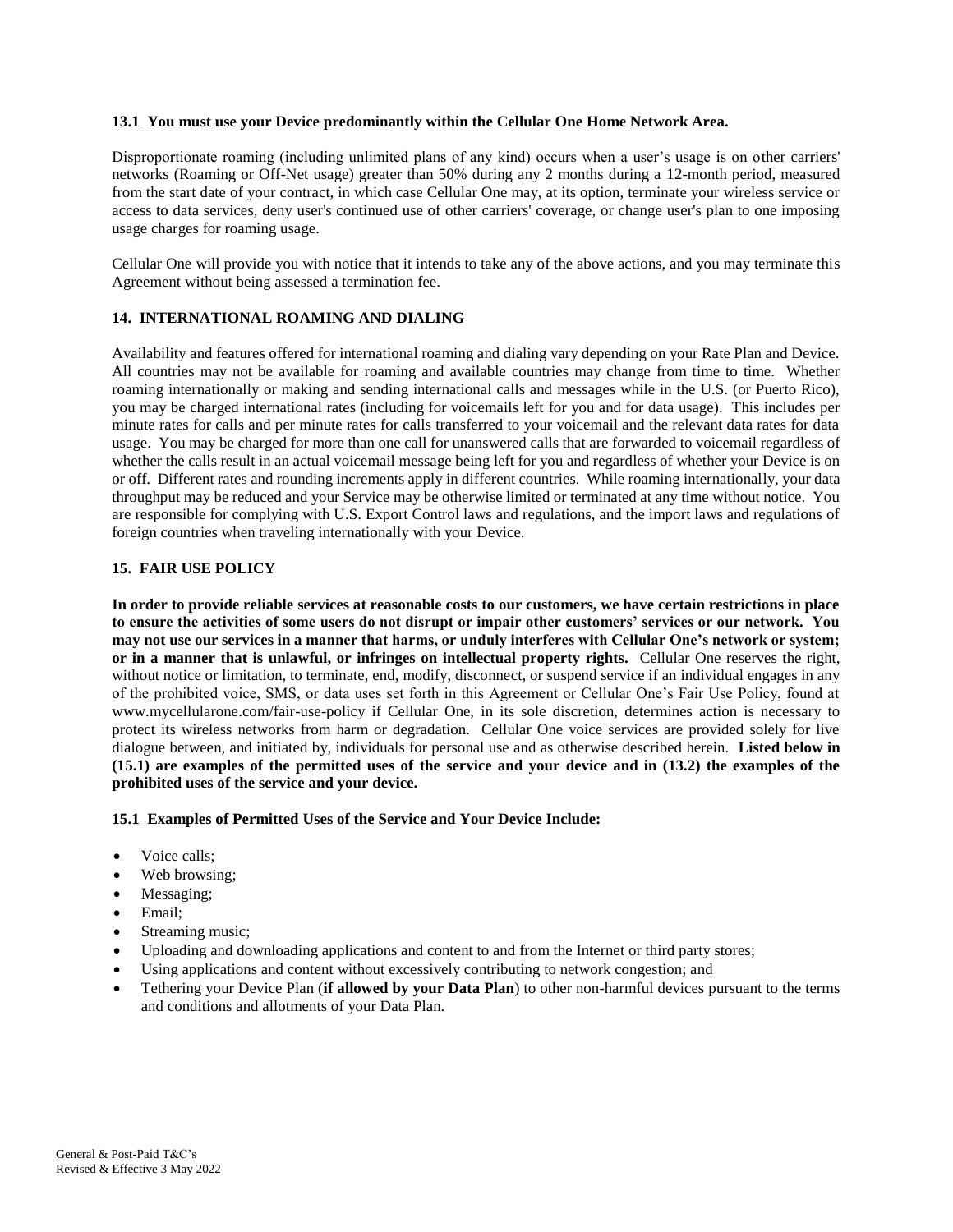### **15.2 Unless Explicitly Permitted by Your Rate Plan or Data Plan, You Are Not Permitted to Use Your Device or the Service in a Way That We Determine:**

- Uses a repeater or signal booster other than one we provide to you;
- Compromises network security or capacity, degrades network performance, uses malicious software or "malware", hinders other customers' access to the network, or otherwise adversely impacts network service levels or legitimate data flows;
- Uses applications which automatically consume unreasonable amounts of available network capacity;
- Uses applications which are designed for unattended use, automatic data feeds, automated machine-to-machine connections, or applications that are used in a way that degrades network capacity or functionality;
- Misuses the Service, including "spamming" or sending abusive, unsolicited, or other mass automated communications;
- Accesses the accounts of others without authority;
- Results in more than 50% of your voice and/or data usage being off-net (i.e., connected to another provider's network) for any 2 billing cycles within any 12 month period;
- Results in unusually high usage (specifically, more data usage than what 97% of all customers use in a month, based on recent historical averages (updated quarterly)) and the majority of your data usage being Smartphone Mobile HotSpot, i.e., tethering (unless allowed by your Rate Plan);
- Resells the Service, either alone or as part of any other good or service;
- Tampers with, reprograms, alters, or otherwise modifies your Device to circumvent any of our policies or violate anyone's intellectual property rights;
- Causes harm or adversely affects us, the network, our customers, employees, business, or any other person;
- Conflicts with applicable law;
- Is not in accordance with these T&Cs; or
- Attempts or assists or facilitates anyone else in any of the above activities.

### **16. UNLIMITED USE PLANS**

If you subscribe to rate plans, services or features that are described as unlimited, you should be aware that such "unlimited usage plans" are subject to Cellular One's prohibited network uses, disproportionate roaming, and Fair Use Policies, as set forth above. Cellular One may at its option, terminate your wireless service, deny you continued use of other carriers' coverage, or change your plan to one imposing charges for roaming usage.

### **17. MESSAGING (TEXT, VIDEO AND PICTURE) AND DATA**

Certain messages, including those to third parties to participate in a promotion or other program, may result in additional charges. Rates for texting to or from a foreign country may be especially high and may vary and are subject to change. There is no guarantee that messages will be received, and Cellular One is not responsible for lost messages. Text messages are typically limited to 160 characters. Messages with more than 160 characters may result in another separate text message and may be delivered out of order.

Data Services are available only with particular Cellular One devices. The amount of data transmitted over our network is measured in kilobytes (KB), megabytes (MB) or gigabytes (GB). Unless specified otherwise 1024KB equals 1MB; 1024MB equals 1GB. Usage is calculated on a per kilobyte, megabyte or gigabyte (depending on your Date Plan) basis and is rounded up to the next whole kilobyte, megabyte or gigabyte. Data activity on your phone occurs regardless of who initiates the activity, and you are responsible for all data activity from and to your phone. Your bill will not separately identify the actual amount of data used (i.e., KB's; MB's; GB's) associated to your use of specific sites, sessions or services used. Premium content (games, ringtones, songs, etc.) are priced separately.

### **17.1 Network Management.**

In addition, if your total usage exceeds your Data Plan (amount is subject to change without notice; please check Cellular One's Terms and Conditions on [www.mycellularone.com](http://www.mycellularone.com/) for updates) during a billing cycle we may block you, we may reduce your bitrate transfer speed (i.e., data speed) for the remainder of that billing cycle. Cellular One employs reasonable network management practices that are appropriate and tailored to provide security,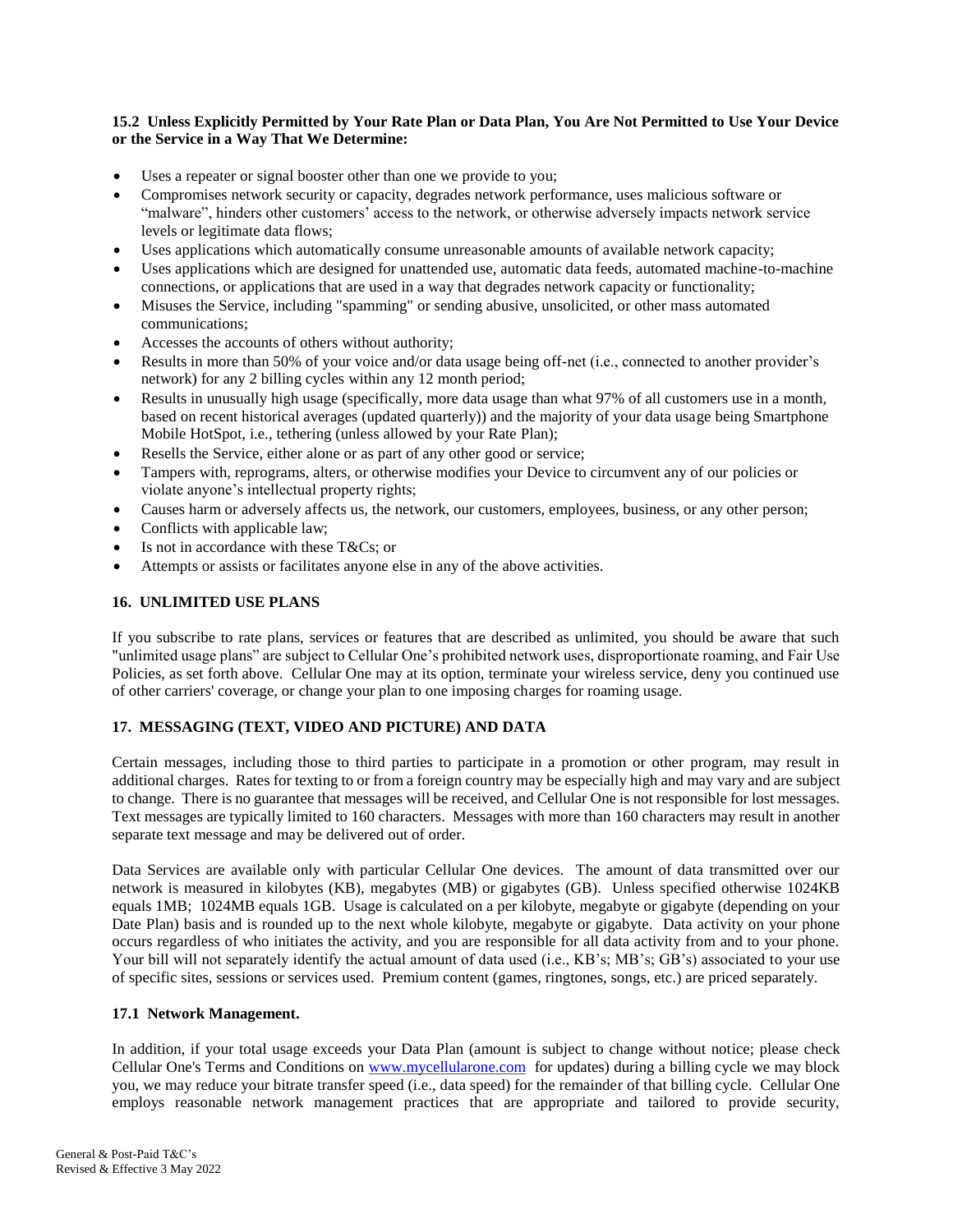confidentiality, and integrity of network services; reasonable measures to address traffic that is harmful to the network, and providing services or capabilities consistent with an end user's choices regarding services offered. We manage our network to facilitate the proper functioning of services that require consistent high speeds, such as video calling, which may, particularly at times and in areas of network congestion, result in reduced speeds for other services. We use web optimization techniques to streamline web page downloads to increase efficiency of data transmitted in the process, including caching data, using less capacity, and sizing video more appropriately for a Device to transmit data files more efficiently. These practices are agnostic to the content itself and to the websites that provide it. While we avoid changing text, image, and video files in the compression process when practical, the process may impact the appearance of files as displayed on your Device.

# **17.2 Data Plans.**

Cellular One may, from time to time, offer Data Plans that offer "Unrestricted Increments of Usage" up to a specific amount of megabytes or gigabytes of data use. Unrestricted Increments of Usage means Cellular One does not intentionally reduce a user's bitrate transfer speed. Once a user reaches the specific amount of data of a particular Data Plan, Cellular One intentionally reduces the user's bitrate transfer speed. THEREFORE, IT IS IMPORTANT YOU UNDERSTAND YOUR PARTICULAR DATA PLAN OF WHEN WE MAY REDUCE YOUR BITRATE TRANSFER SPEED. WITH SOME 4G/LTE DATA PLANS, IF YOU USE YOUR MONTHLY ALLOWANCE OF DATA SERVICE YOUR BITRATE SPEED WILL BE REDUCED TO 3G SERVICE. THERE IS NO ADDITIONAL CHARGE FOR 3G SERVICE AND IS CONSIDERED A VALUE-PLUS AS A CELLULAR ONE CUSTOMER AND YOU MUST EXPRESSLY OPT-IN FOR THIS NO COST VALUE-PLUS FEATURE. Further, Cellular One may have roaming agreements with other carriers that allow a user to access data on a Cellular One roaming partner's network. Cellular One reserves the right, in its sole discretion, to restrict what carrier a Cellular One customer may roam on while out of the Cellular One Home Network, as well as restrict or reduce bitrate transfer speed.

## **BECAUSE OF FACTORS OUT OF ITS CONTROL, INCLUDING BUT NOT LIMITED TO, INTERNET CONGESTION, NETWORK CAPACITY, AND RELIANCE ON THIRD-PARTY PROVIDERS, CELLULAR ONE DOES NOT GUARANTEE DATA SPEEDS.**

### **17.3 Content or Applications.**

Some Content or Applications (e.g., downloadable or networked applications, wallpapers, ringtones, games, and productivity tools) ("Content & Apps") that you can purchase with your Device may not be sold by Cellular One. For some third party purchases, although the charges may appear on your Cellular One bill, Cellular One is not responsible for the Content & Apps, including download, installation, use, transmission failure, interruption, or delay, or any content or website you may be able to access through third parties. Unless otherwise stated, any support questions for these Content & Apps should be directed to the third party seller. You may be able to restrict access and certain services by speaking with a sales representative at our retail stores, calling Customer Care at (800)730-2351 or dialing 611 from a Cellular One device. When you use, download or install Content & Apps from a third party seller, you may be subject to license terms between you and third parties.

# **18. HOW WE CHARGE AND BILL YOU FOR CALLS, TEXT MESSAGES, AND DATA SERVICES**

### **18.1 Billing Cycle, First Month.**

The monthly access charges set forth in your Rate Plan are billed one month in advance. On your first statement, you will be billed for the portion of the monthly access charge calculated from the date you began service to your first bill cycle date, plus the next month's access charge, so your first bill may be larger than subsequent bills. Thereafter, billing cycles are normally 30 days.

### **18.2 Plan Minutes, Texts, and Data.**

Your Rate Plan likely includes a monthly allowance of a set amount of airtime minutes and, if applicable, text messages, and data. Unused minutes, messages, and data allowances are forfeited and you may not use them in a future monthly billing period or apply them to other phones. Toll, regional calling, and long distance charges will be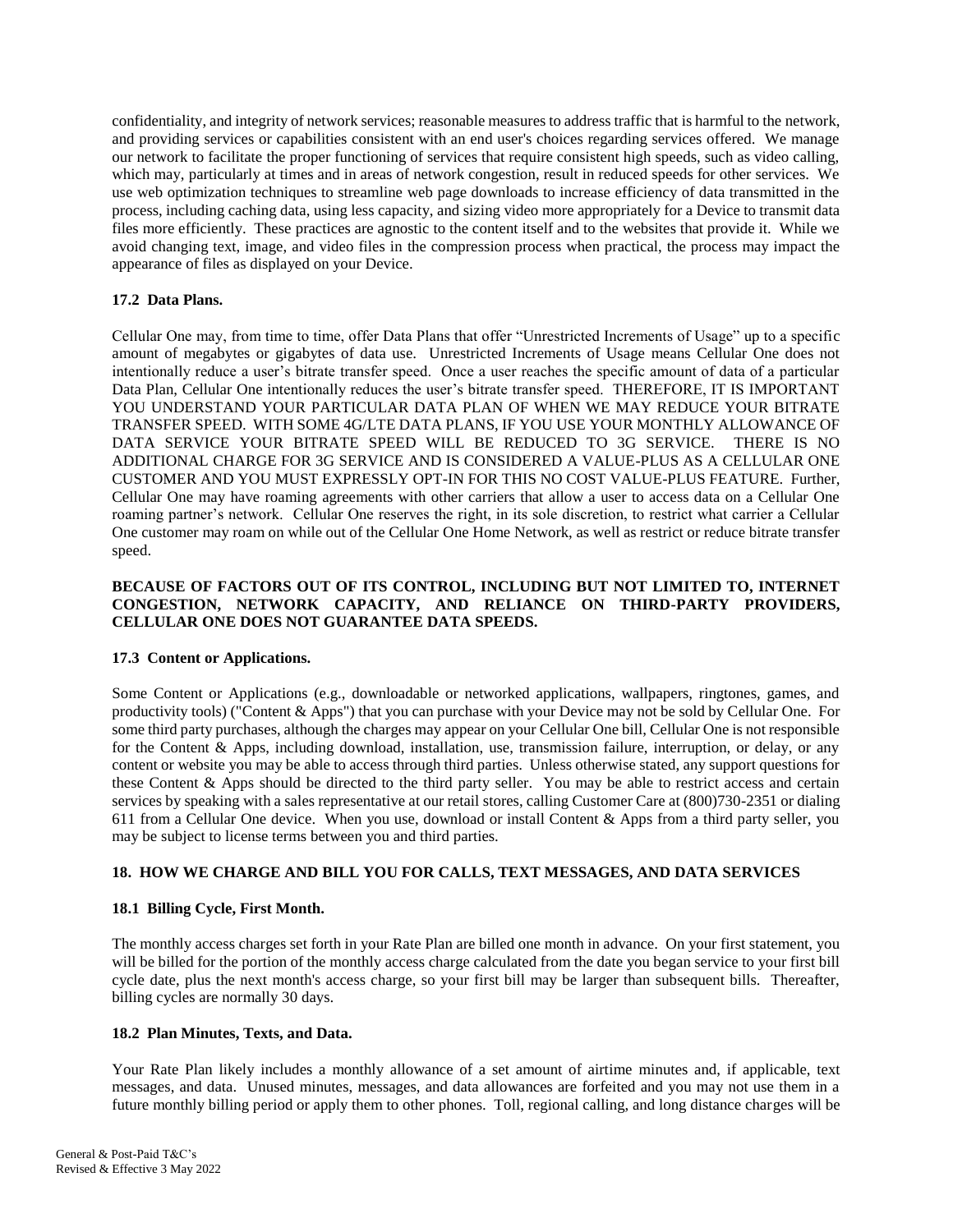charged separately, except to the extent they may be included in your Rate Plan. Charges are determined based on your location at the start of a call and do not change if you move during the call. If you use more minutes, messages, or data than are included in your Rate Plan, you will be charged for the extra usage at the rates in your Rate Plan, or your Device will no longer work except for emergency services. Cellular One is compliant with the Federal Communications Commission's (FCC) "Wireless Consumer Usage Notification Guidelines." If you are on a plan with limited minutes and/or texting and/or data you will get one free text notification when you reach 75%, 85%, 95% and another free text when you reach 100% of your monthly limits. You are covered by this plan unless you opt-out.

## **18.3 Calculating Voice Minutes.**

All calls incur a one minute minimum when answered (including answering machines and voicemail). For billing purposes, "airtime" begins when you press "SEND" and ends when the call is disconnected from the cellular system, which may be a few seconds after you press "END." Calls are billed in full minute increments; for example, a 1 minute, 20 second call will be charged as 2 minutes. Calls to 911 and certain other emergency services are toll and airtime free. However, airtime is charged on calls to toll-free (800, 888, etc.) numbers. A per-call, airtime, and other charges apply, as published on our Website, for Information 411 calls.

# **18.4 Taxes.**

You agree to pay all taxes and fees imposed by governments or governmental entities which may be up to 49% of your service charges. To determine taxes & fees, we use the street address you identified as your Place of Primary Use ("PPU").

### **18.5 Surcharges.**

You agree to pay all surcharges. Surcharges may be up to 49% of your total monthly service charges. Surcharges are not mandated or imposed on you by law, they are Cellular One charges that are determined, collected and retained by us. . Surcharges include charges, costs, fees and certain taxes that we incur to provide Services (and are not government taxes or fees imposed directly on our customers). Examples include general and administrative fees (such as certain costs we incur to provide Service) as well as governmental-related assessments (such as Federal or State Universal Service fees, regulatory or public safety charges, environmental fees, and gross receipts taxes). Surcharges assessed to you will vary depending on the type of Service and the Rate Plan you have. Surcharges will apply whether or not you benefit from the programs, activities or services included in the Surcharge. When Surcharges are assessed in connection with your Service, you can find the Surcharges detailed in either the "Taxes, Fees & Surcharges", "Cellular One and Charges" or the "Other Charges" sections of your bill or at your online account. You will be provided a minimum of thirty (30) days' notice for any increase in surcharges.

# **19. YOUR RESPONSIBILITY FOR CELLULAR EQUIPMENT**

You are responsible for all equipment you use in connection with your cellular service and must ensure that it is compatible with our network and complies with all FCC regulations. If we sell or provide you equipment, we will honor such equipment through the manufacturer's warranty subject to Cellular One's internal warranty program as amended from time to time.

### **20. YOUR RESPONSIBILITY FOR USE OR ANY MISUSE OF YOUR CELLULAR SERVICE OR EQUIPMENT**

### **20.1 General Customer Responsibilities.**

You are responsible for any and all use and misuse of your phone, whether authorized by you or not. This includes payment of any third party charges, which may be included on your Cellular One bill, such as long distance, downloads, or purchases. If you dispute any such charges, it is your responsibility to resolve disputes directly with the third party. You agree to comply with all applicable laws, rules, regulations, and tariffs and not to use your cellular service or equipment in a way that harms our network or any person or entity.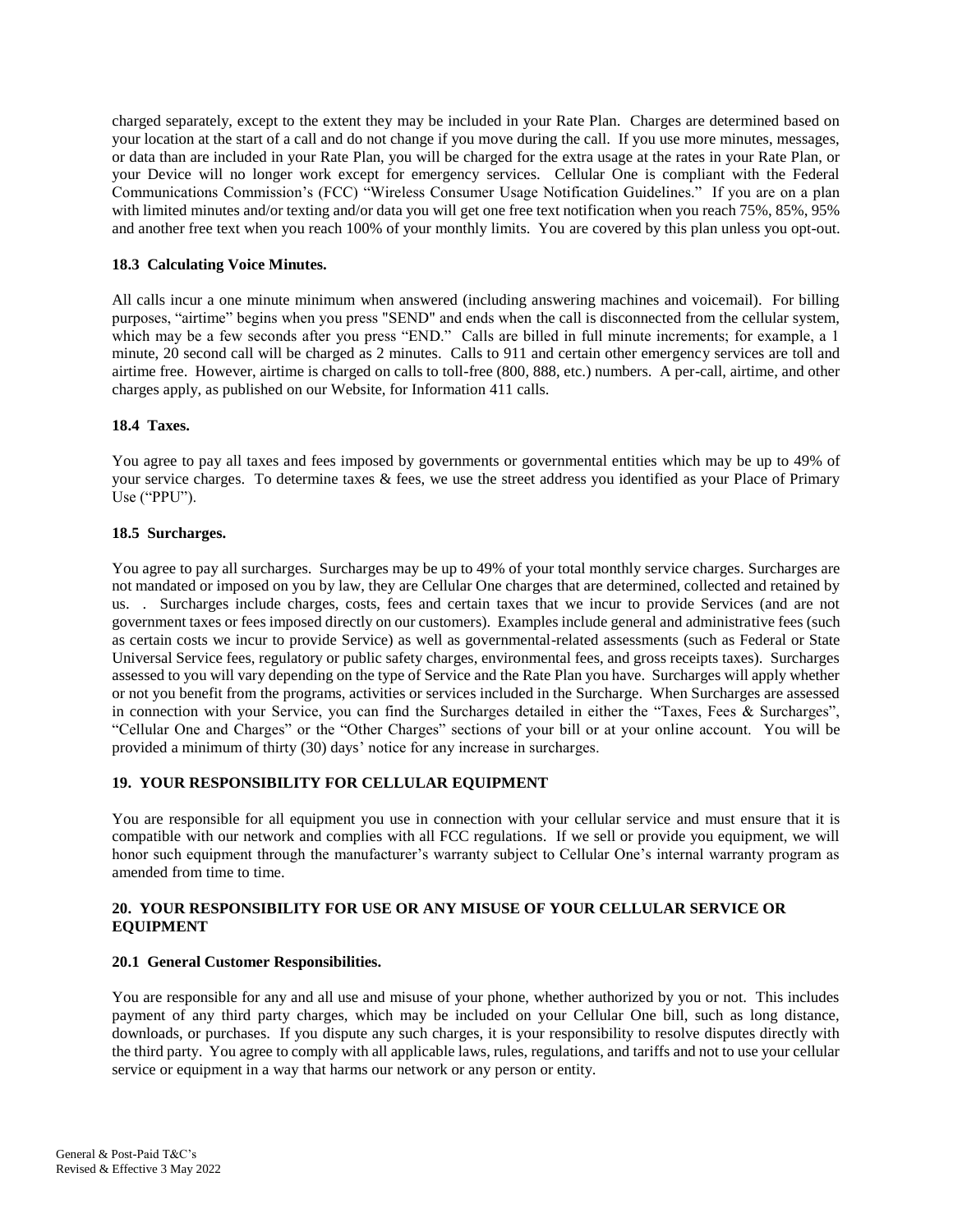#### **20.2 Motor Vehicles.**

You agree that you will be liable for any loss, damage, accident, injury, or the like, arising from or relating to the use of cellular service or the presence of cellular equipment in any motor vehicle; or for any damage to any motor vehicle or other property resulting from the installation or presence of cellular equipment.

#### **20.3 Indemnity.**

You agree to indemnify Cellular One and hold Cellular One harmless from all claims, demands, liabilities, or costs of any kind caused by your breach of this Contract or arising from or related to use of cellular service or any cellular telephone equipment by you or any other person or entity with or without your consent; except for any claims arising wholly and solely from the negligence of Cellular One.

### **21. UNDERSTANDING THE LIMITATIONS OF CELLULAR COMMUNICATIONS**

Similar to a radio service, cellular service may be interrupted, lost or limited for many reasons including power failures, leaving the coverage area, malfunctioning of services or equipment of Cellular One and its network providers or interconnected carriers, electronic or atmospheric interference, and failures of your equipment. **Calls to E-911 will not show your exact location**. **Further,** if you are in an area where your Cellular One is searching for a wireless signal, or there is no wireless signal or wireless service available to place or receive a call, it is **highly probable that a call to 911 will not go through. In such situations, do not rely solely on a mobile phone**. Additionally because cellular service uses public airwaves, your communications may not be private. These limitations may apply to voice, data, and text messaging services equally.

# **22. LIMITATION OF CELLULAR ONE'S LIABILITY**

**Cellular One will not be liable for any damages arising from or relating to the service, equipment, or this Contract in excess of the prorated charge for service during the period damages occurred, or the lowest limit in any applicable tariff, regardless of the cause of damage. Also, you agree to waive any claims against Cellular One arising from or relating to the service, equipment, or this Contract for indirect, consequential, special, incidental, reliance, or punitive damages of any kind or nature including, without limitation, any lost profits, lost revenues, lost savings, cost of cover, or any other business loss including loss of goodwill, use of property, or data or messages, regardless of the cause, including damages that may have been caused by the negligent act or omission or willful misconduct by Cellular One.**

**You agree we are not liable for problems caused by you or a third party, or by any act of God. You also agree we aren't liable for missed or deleted voice mails or other messages, for any information (like pictures) that gets lost or deleted if we work on your Device, or for failure or delay in connecting a call or text to 911 or any other emergency service.** 

### **23. AGREEMENT TO ARBITRATE DISPUTES AND WAIVER OF CLASS ACTIONS**

Almost all customer concerns or disputes can be resolved through our Customer Care Department. However, if either of us has an issue which cannot be resolved without third party intervention, both of us agree to submit to binding arbitration before the American Arbitration Association using the Wireless Industry Arbitration rules.

This means that all disputes arising from or relating in any way to your Cellular One service or equipment, whether under this Contract or not, will be resolved through arbitration, not in court or through judge or jury. Moreover, to the fullest extent allowed by law both of us agree to waive any rights to pursue a claim arising from or relating to this Contract or the service as a class action; that is, you or we will not join a claim with the claim of any other person or entity or pursue a claim on behalf of any other person or entity. The waivers in this section continue in force and effect after the termination of this Contract.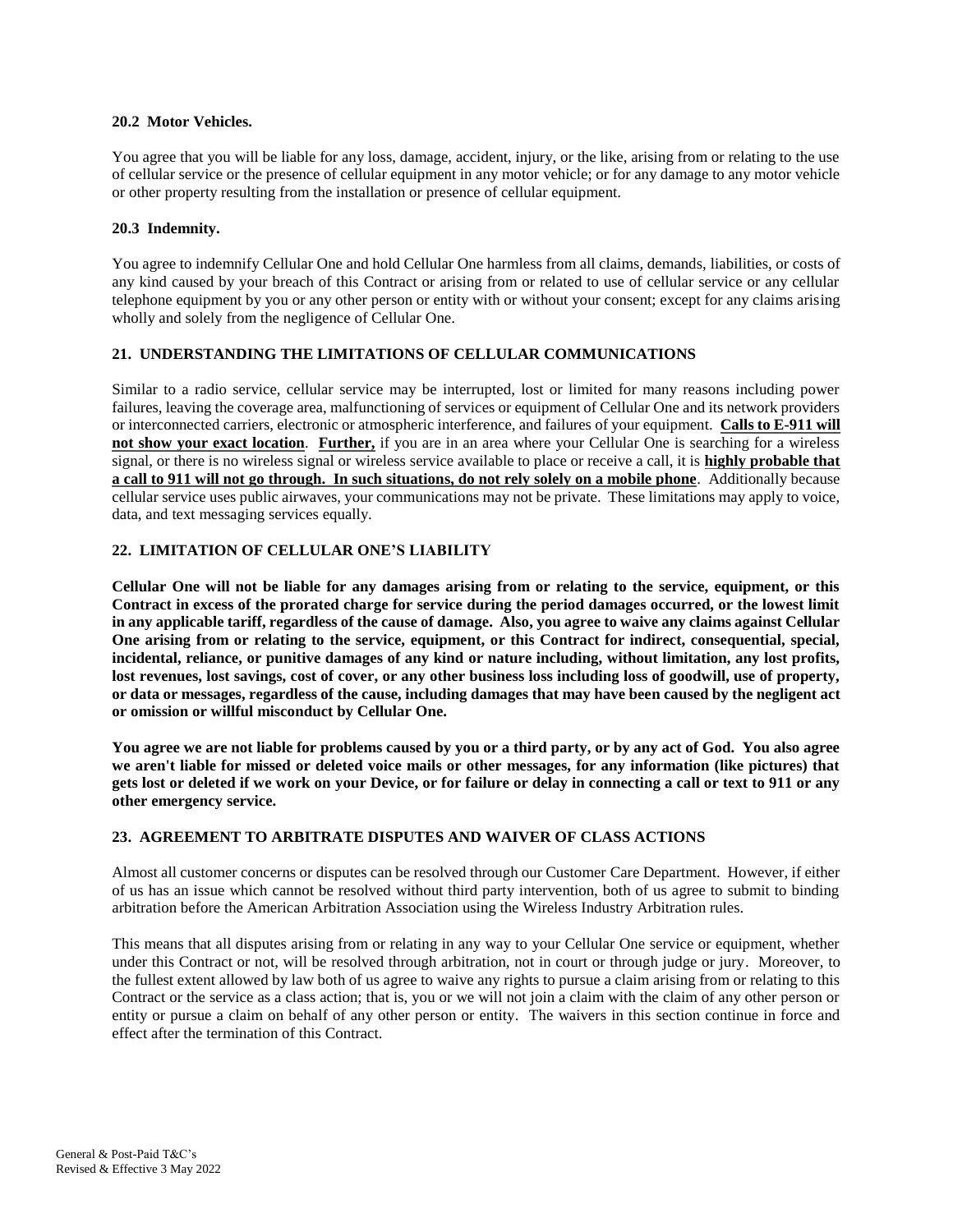### **24. OTHER TERMS REGARDING DISPUTE RESOLUTION**

#### **24.1 How Can I Dispute My Charges?**

If you have any questions about your bill or want to dispute any Charges, please contact us by calling Customer Care at (800)730-2351 , or by writing to Cellular One Customer Care, at 1500 S. White Mountain Road, Show Low, Arizona, 85901. If this does not fix things, please notify us in writing. Unless otherwise provided by law, you must notify us in writing of any dispute regarding your bill or Charges to your account within 60 days after the date you first receive the disputed bill or Charge. If you don't, you may not pursue a claim in arbitration. If you accept a credit, refund or other compensation or benefit to resolve a disputed bill or Charge, you agree that the issue is fully and finally resolved. Unless otherwise provided by law, you must pay disputed Charges until the dispute is resolved.

#### **24.2 Choice of Law.**

This Agreement is governed by the Federal Arbitration Act, applicable federal law, and the laws of the state in which your billing address in our records is located, without regard to the conflicts of laws rules of that state. Foreign laws (except for Puerto Rico) do not apply. Arbitration proceedings must be in: (a) the county and state in which your billing address in our records is located, but not outside the U.S.; or (b) in Puerto Rico if your billing address is in Puerto Rico. If any provision of the Agreement is invalid under the law of a particular jurisdiction, that provision will not apply in that jurisdiction.

#### **25. DISCLAIMER OF WARRANTIES**

**Except for any written warranty that may be provided with a Cellular One Device you purchase from us, and to the extent permitted by law, the Services and Devices are provided on an "as is" and "with all faults" basis and without warranties of any kind. We make no representations or warranties, express or implied, including any implied warranty of merchantability or fitness for a particular purpose concerning your Service or your Device. We cannot and do not promise uninterrupted or error-free service and do not authorize anyone to make any warranties on our behalf. This does not deprive you of any warranty rights you may have against anyone else. We do not guarantee that your communications will be private or secure; it is illegal for unauthorized people to intercept your communications, but such interceptions can occur.**

**Services or Software provided by third parties (including voice applications), 911 or E911, text to 911, or other calling or messaging functionality, may work differently than services offered by us, or may not work at all. Please review all terms and conditions of such third party products.** 

**We are not responsible for failures to connect or complete 911 calls or text to 911 messages or if inaccurate location information is provided. 911 service may not be available or reliable and your ability to receive emergency services may be impeded**. **We cannot assure you that if you place a 911 call or text you will be found.**

**We are not responsible for any download, installation, use, transmission failure, interruption, or delay related to Content & Apps, or any third party content, services, advertisements, or websites you may be able to access by using your Device or the Services, even if charges for Content & Apps appear on your Cellular One bill. You are responsible for maintaining virus and other Internet security protections when accessing third party Content & Apps or other services.**

#### **WE DO NOT GUARANTEE YOU UNITERUPTED SERVICE OR COVERAGE. WE CANNOT ASSURE YOU THAT IF YOU PLACE A 911 CALL YOU WILL BE FOUND.**

### **26. PAYMENT TERMS, COLLECTION COSTS, DEPOSITS, RESTORAL FEES**

Charges that we bill are payable by the due date stated on our bill. If your payment is late by 15 days or more, we may raise your service rates to currently published rates and you will not be permitted to cancel your service before the end of your initial term. If your payment is late by 30 days or more, we may add a late payment charge of \$5.00 per month to your bill (or the maximum allowable by law, if less) on the overdue balance until it is paid, and we may require you to change to a pre-paid plan, or we may suspend or disconnect your service. If your service is suspended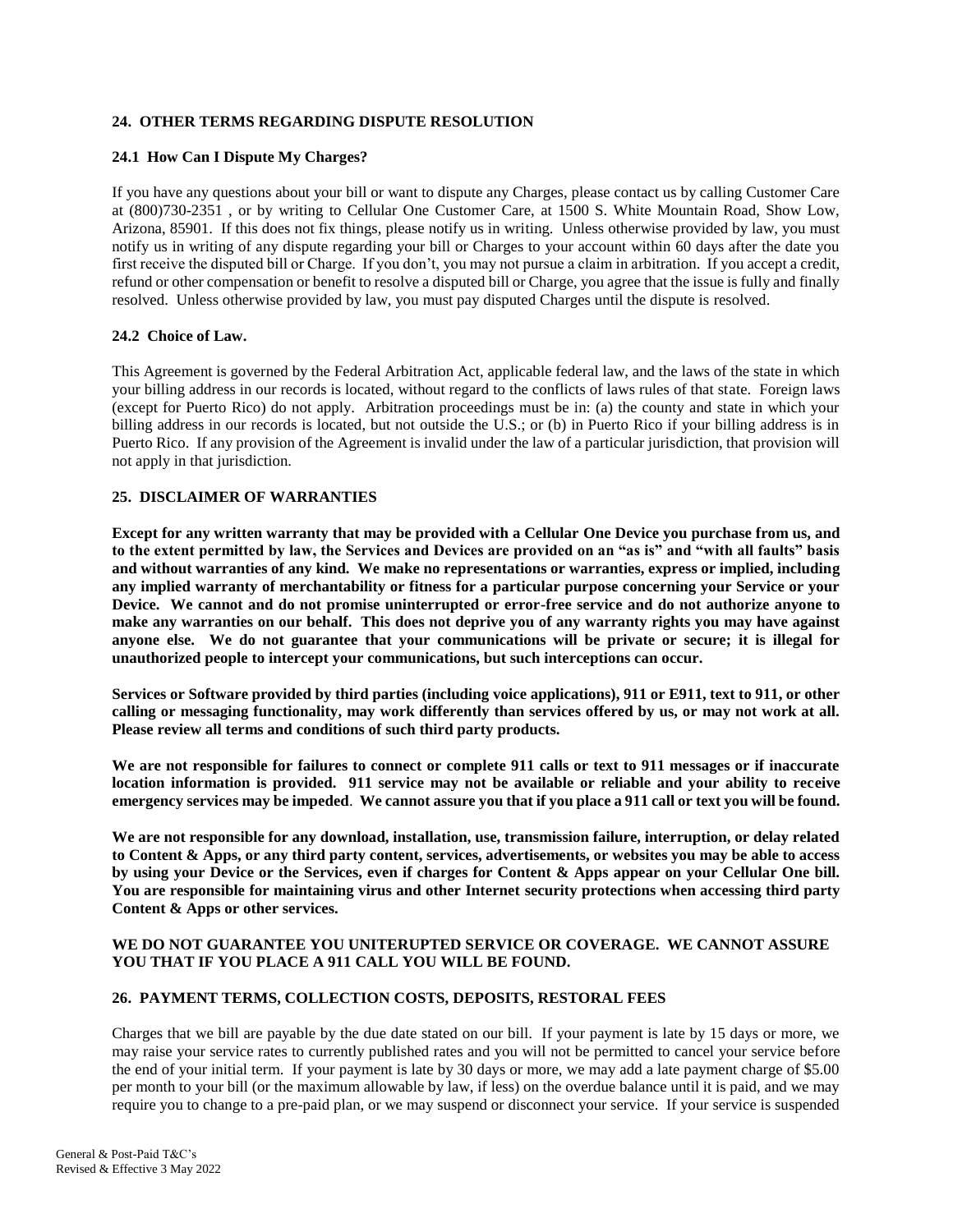for non-payment, we reserve the right to charge a reasonable Restoral Fee upon payment of the past due balance. If we incur costs to collect late balances you agree to pay all our costs, fees, and expenses, including but not limited to court costs, attorney fees, collection agency fees or commissions. We may, in our discretion, require that you make a deposit with us to ensure your payment of our bills. Deposits may be used to pay any balance on your account. Any unused portion of your deposit will be refunded to you according to the regulations of the state in which you activated your account.

# **27. ENTIRE AGREEMENT, NO WAIVER, PARTIAL ENFORCEABILITY, CELLULAR ONE PRACTICES AND POLICIES**

This Contract contains the entire agreement between us and supersedes any prior contrary discussions and agreements. The Contract may only be amended as stated above or in a writing that we both sign. If we ignore or waive a breach of the Contract by you, it will not bar us from enforcing any term in the Contract in the future. Other details about our current practices and policies are available in our stores and on our Website and may include, among other things: data limitations, technical requirements, phone numbers, acceptable use, text messaging, credit approval, deposits, Lifeline service to low income customers, location-based services, international roaming and calling rates and terms, equipment returns, shipping, plan changes, privacy, pre-paid service, trial/grace period, and frequently asked questions. Cellular One reserves the right to change Policies at any time, with or without notice. If a Policy conflicts with this Contract, the Contract will govern. If any provision in this Contract or a Policy is ruled unenforceable or invalid, you agree that it does not affect the validity or enforceability of the remaining Contract terms or other Policies.

# **28. CELLULAR ONE INTERNET DISCLOSURE**

Cellular One, a division of Smith Bagley, Inc. is committed to providing all of its customers with the best online experience possible. In our pre-purchase collateral and in the disclosures below, we seek to provide you with transparency into Cellular One's network management practices, performance characteristics and terms and conditions of our services so that you can make informed choices about our mobile broadband services; and so that content, application, service and device providers have the information needed to develop, market, and maintain Internet offerings.

Cellular One does not block lawful content, applications, services, or non-harmful devices, subject to reasonable network management, nor do we block content, applications, or services that compete with our voice or video telephony services, subject to reasonable network management.

Generally, Cellular One does not impair or degrade (throttle) lawful Internet traffic on the basis of Internet content, application, or service, or use of a non-harmful device, subject to reasonable network management. In places and times of network congestion, we may manage data connection speeds for a small subset of customers for short durations of time, in order to preserve the overall experience for the majority of our customers. Cellular One may offer customers the ability to choose a rate plan that provides usage at one speed for a set amount of data consumed, and a lower speed for additional data through the remainder of the billing cycle.

### **28.1 Acceptable Uses.**

Cellular One permits the use of its broadband services for browsing the Internet (via Cellular One phones or devices, including Cellular One home routers), using email, downloading legally permissible content via the Internet, accessing and using corporate email and/or corporate business applications associated with its customers' places of employment.

### **28.2 Service Description and Performance Characteristics.**

Cellular One allows its customers to choose from several rate plans with different capacity levels, and monthly allotments of data at 2G, 3G, and 4G/LTE speeds. Information on these plans is available on our website at [http://www.mycellularone.com/plans,](http://www.mycellularone.com/plans) and is more fully explained in these Terms and Conditions under the heading "Speeds" in Section 27.10 below. In rare cases of network congestion on the Cellular One mobile network, device management and Cellular One Digital Cellular traffic shall take priority over all other IP data traffic. This management is applied automatically to ensure that Digital Phone calls are maintained, especially in the event of an emergency.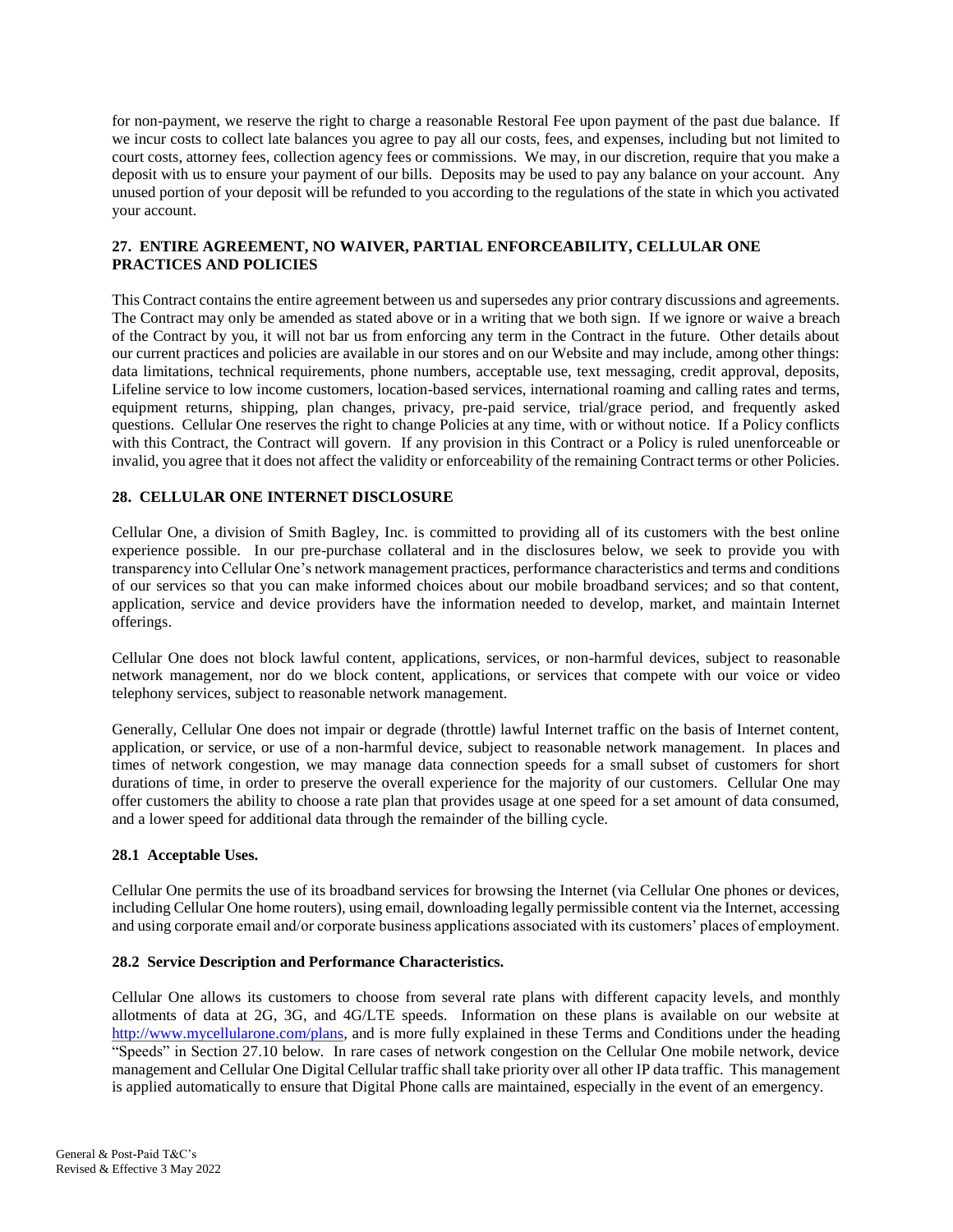#### **28.3 Network Management Practices.**

Cellular One does not block applications. At times of network congestion, customers may experience delays in downloading or uploading files or a sluggish Web surfing experience. If significant congestion problems arise in the future, Cellular One's approach is to determine the source of the problem, and to increase the capacity of the affected portions of its network and/or of its Middle Mile routes where warranted. In the event of congestion, all traffic is classified as best effort.

#### **28.4 Important Information About Cellular One's Broadband Internet Access Services and Cellular One's Open Internet Disclosures.**

This section provides information about Cellular One's Broadband Internet Access Services. "Broadband Internet Access Services" refers to services that provide the capability to transmit data to and receive data from all or substantially all Internet endpoints. The network practices, performance characteristics, and commercial terms applicable to Cellular One's Broadband Internet Access Services over our 2G, 3G, and 4G/LTE networks are described below. This page does not describe the practices, characteristics, or terms that apply when using roaming partner networks. This page also includes links to other Cellular One documents containing further information applicable to our Broadband Internet Access Services.

#### **28.5 Services.**

This information applies to postpaid and prepaid services, including our government and enterprise services, as well as Broadband Internet Access Services purchased through the Schools and Libraries (E-Rate) program.

For questions or concerns not addressed here, please contact our Customer Care department by calling (800) 730- 2351, or by writing to: Cellular One, Attention - Customer Care, 1500 S. White Mountain Blvd., Show Low, Arizona, 85901.

#### **28.6 What Terms and Conditions Apply to Cellular One's Broadband Internet Access Services?**

Broadband Internet Access Services are subject to the Cellular One Terms and Conditions available at [www.mycellularone.com.](http://www.cellularoneonline.com/) Certain uses of our network are also prohibited as described in our Fair Use Policy and Internet Acceptable Use Policy, both available at [www.mycellularone.com.](http://www.cellularoneonline.com/)

#### **28.7 E-RATE CUSTOMERS' USE OF CELLULAR ONE'S BROADBAND INTERNET ACCESS SERVICES MAY ALSO BE GOVERNED BY AN APPLICABLE GOVERNMENT CONTRACT OR E-RATE ACCOUNT AGREEMENT.**

#### **29.8 What Data Plans and Pricing Does Cellular One Offer?**

Cellular One offers mobile Broadband Internet Access Services for smartphones, basic phones, tablets, netbooks, USB modems, mobile hotspots and other wireless devices over our 2G, 3G and 4G broadband networks. Your data plan may feature a designated allotment of high-speed data, after which your data speed may be reduced. **WITH 4G/LTE DATA PLANS, IF YOU USE YOUR MONTHLY ALLOWANCE OF DATA SERVICE YOUR BITRATE SPEED WILL BE REDUCED TO 3G SERVICE. THERE IS NO ADDITIONAL CHARGE FOR 3G SERVICE AND IS CONSIDERED A VALUE-PLUS AS A CELLULAR ONE CUSTOMER AND YOU MUST EXPRESSLY OPT-IN FOR THIS NO COST VALUE-PLUS FEATURE.**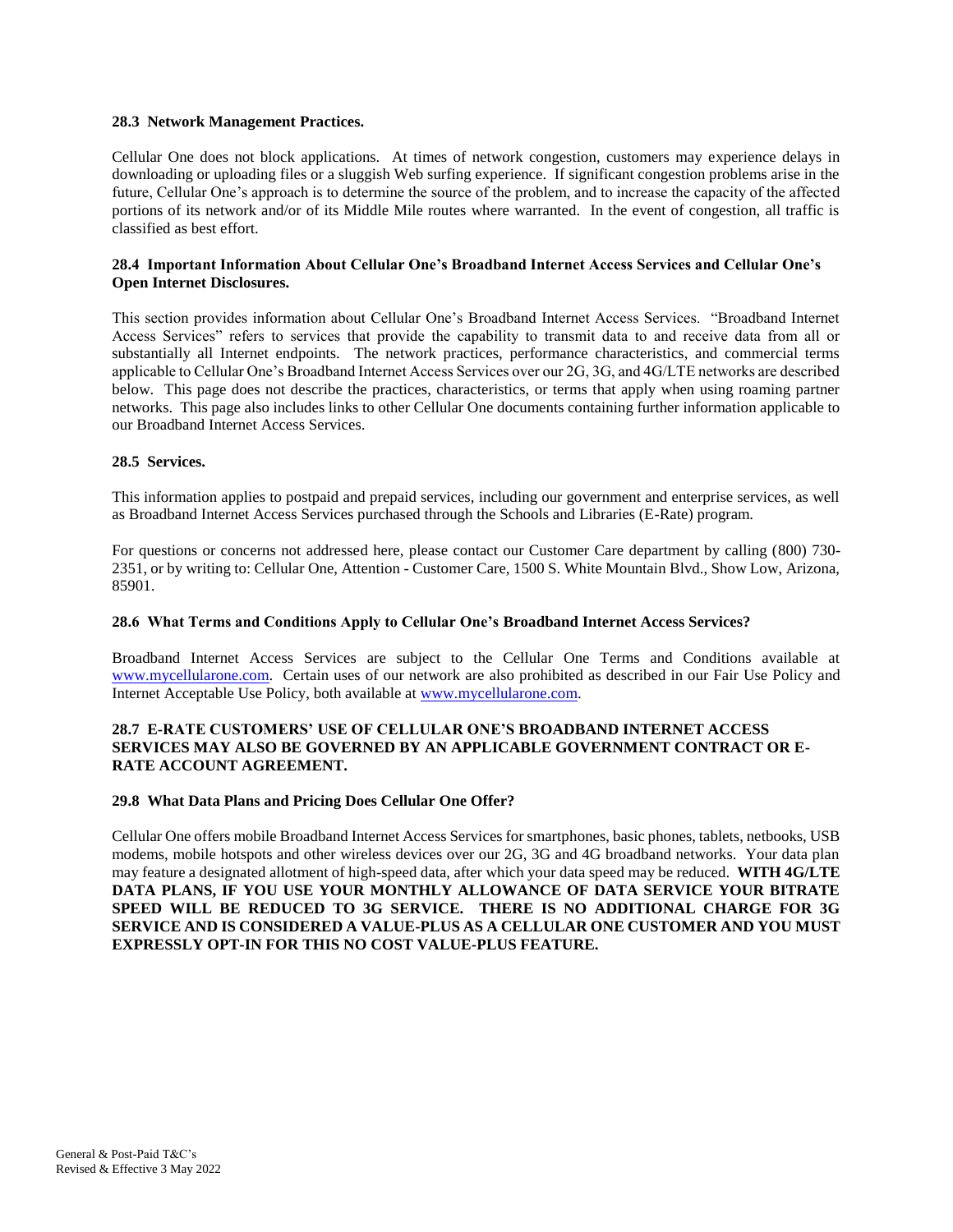For more information about our current data plans for our services please call Customer Care at (800) 730-2351 or speak with a sales representative at one or our retail stores.

- [Business and Government Plans:](http://business.t-mobile.com/) call Cellular One Business Solutions at 800-657-6395.
- Schools and libraries seeking to participate in the E-Rate program may be eligible to purchase Broadband Internet Access Services under existing contracts between Cellular One and government agencies. Schools and libraries interested in learning about eligibility to purchase under these contracts and the Broadband Internet Access Services available under these contracts should contact their account representative. For more information visit [www.c1businesssolutions.com.](http://www.c1businesssolutions.com/)

#### **28.9 What Speeds and Performance Can Cellular One Broadband Internet Access Services Customers Expect?**

Many factors affect the speed and performance that customers experience, including the programs running on the device, proximity to a cell site, the capacity of the cell site, the surrounding terrain, use inside a building or moving vehicle, radio frequency interference, how many other customers are attempting to use the same spectrum resources, the high-speed data allotment and other features of your Data Plan, or data use that is more than what is used by 97% of what all customers use in a month.

Customer devices also have varying speed capabilities and may connect to different networks depending on technology. Even within coverage areas and with broadband-capable devices, network changes, traffic volume, outages, technical limitations, signal strength, obstructions, weather, and other conditions may impact speeds and service availability.

### **28.10 Speed.**

The term "speed" is commonly used as a shorthand way to describe the rate at which a particular broadband Internet access service can transmit data. This rate (or speed) is typically measured in the number of kilobits or megabits transmitted in one second (Kbps or Mbps). Some applications like email or basic web browsing do not require a highdata speed to function very well, while other activities like video streaming or transferring large data files are better experienced with higher data speeds.

Based on analysis of third-party, crowd-sourced data and subject to the notes below, Cellular One expects customers with broadband-capable devices and qualifying service will experience the following speeds on our 3G and 4G LTE network. These ranges are projections based on roughly the 25th and 75th percentiles of speed tests, while the peak represents the 99th percentile:

### **4G LTE Network (On-Device):**

- Download speeds: Up to 8 Mbps.
- Upload speeds: Up to 2 Mbps.

# **4G LTE Network (Via Smartphone Mobile HotSpot/Tethering, for Plans Including 4G LTE Tethering):**

- Download Speed: Up to 8 Mbps.
- Upload Speed: Up to 2 Mbps.

### **3G HSPA+ Network:**

- Download speeds: Up to 5 Mbps.
- Upload speeds: Up to 1 Mbps.

For 4G, 3G and 2G coverage information, visit [www.mycellularone.com.](http://www.mycellularone.com/)

#### **28.11 Speed Incidentals to Note.**

Your 3G and 4G speed range will depend on your device as well as the factors described above. You can learn more about the capabilities of our 3G and 4G devices at www.mycellularone.com.

Subject to your data plan, customers using a 4G device within the 4G coverage area can expect to get 4G speeds.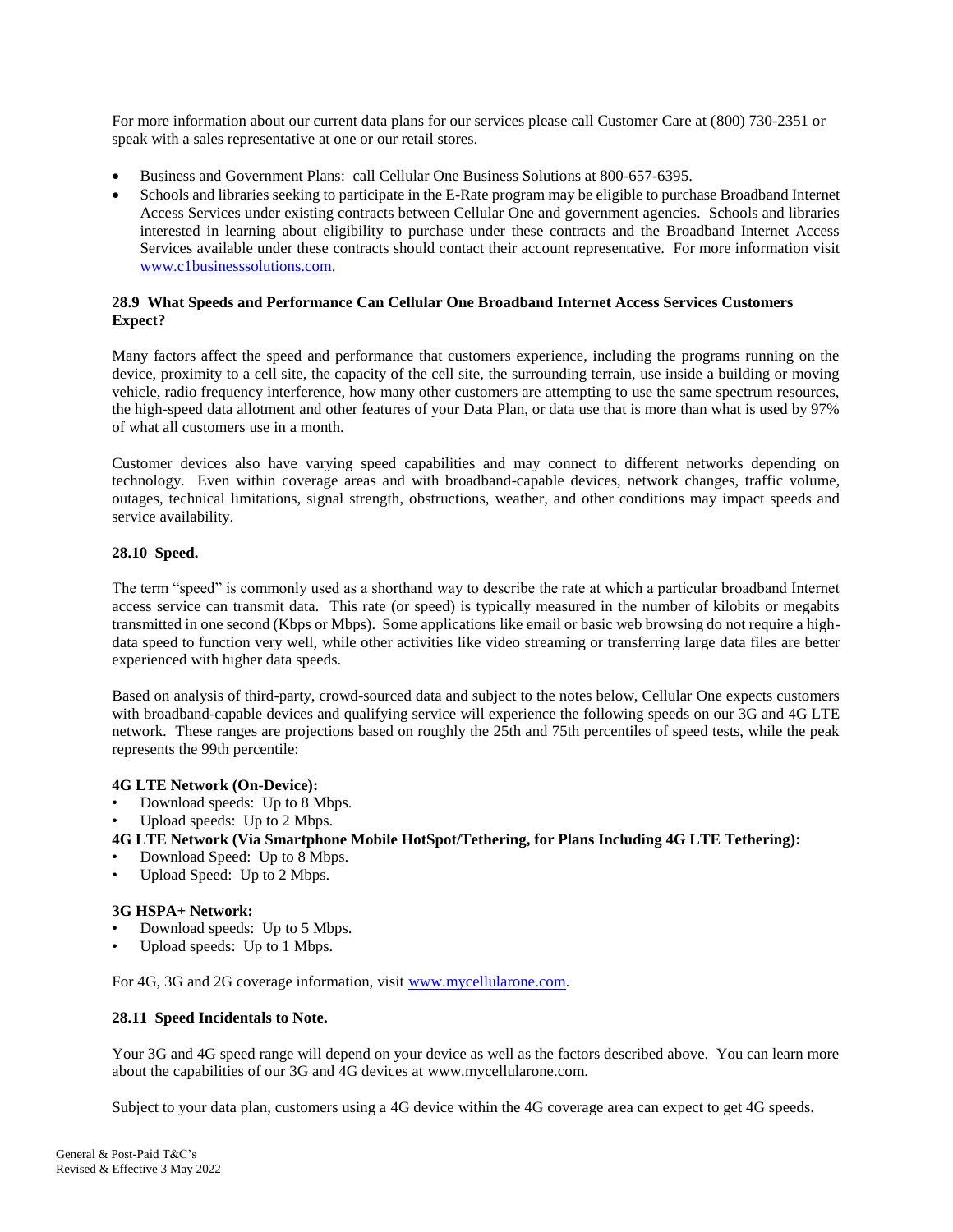Customers using a 3G device within the 3G coverage area can expect to get 3G speeds. Customers with 4G devices will access the 3G network where it's available outside the 4G coverage area.

Your speed range will also depend on the high-speed data allotments associated with the Data Plan you have selected.

# **29. LATENCY**

Latency, also known as delay, is the amount of time from when a data packet is sent to when it is received. For Broadband Internet Access Services, latency is usually expressed as the round-trip time in milliseconds ("ms") that it takes for a data packet to travel between two end points on the Internet (from point A to point B and then back to point A). Some applications, such as email, can tolerate a substantial amount of latency without any noticeable impact on the application's performance, while other applications, such as real-time video conferencing, require lower latency to function properly.

With respect to latency for use of real-time data applications, for Cellular One customers, Cellular One expects round trip network to device latency to be approximately 90ms on its 4G LTE network, 83ms on its 3G network and 22ms on its 2G network. These figures are approximates and are affected by many factors, including but not limited to, what customers are connecting to on the far end and the open Internet.

# **30. HOW CAN I MEASURE MY DATA SPEEDS ON THE NETWORK?**

If your Data Plan features a designated allotment of high-speed data, data used by certain speed measurement applications will not count against that high-speed data allotment. Refer to your Data Plan or call Customer Care at (800) 730-2351 or speak with a sales representative at one or our retail stores. If your data plan includes data use at reduced speed after you have used your plan's monthly allotment of high-speed data, your data speed will be limited to either 3G or 2G speeds, depending on your Data Plan, for the remainder of your billing cycle once you have used your allotted high-speed data. The results from some speed measuring applications may show current network speeds, rather than the reduced speed that is currently available to you.

# **31. HOW DOES CELLULAR ONE MANAGE THE FLOW OF DATA ON ITS NETWORK?**

We engineer our network to provide consistent high-speed data service, but at times and at locations where the number of customers using the network exceeds available network resources, customers will experience reduced data speeds. To provide the best possible experience for the most possible customers, we implement network management practices on a content-agnostic basis, such as caching less data and prioritizing data usage.

### **32. VIDEO OPTIMIZATION**

Cellular One utilizes streaming video optimization technology throughout its network. Streaming video optimization improves overall data usage management of the network, resulting in greater network speeds and throughput for other customers using data because less network payload is dedicated to video. For customers on limited high-speed plans, optimization also helps customers stretch their high-speed data while streaming video. We optimize data by adjusting the delivery rate for streaming video to up to 1.5Mbps, which causes the video to lower resolutions and use less data.

Video optimization occurs only to data streams that are identified by our packet-core network as video. Some videos, like those consumed via VPN, may not be optimized. Some video consumed while tethering may be difficult to identify as video and therefore cannot be optimized. The streaming video optimization process is agnostic as to the streaming video content itself and to the website that provides it. While many changes to streaming video files are likely to be indiscernible, the optimization process may impact the appearance of the streaming video as displayed on a user's device. It may also affect the speed of video downloads.

Video streaming optimization, when connected to the cellular network, delivers a DVD quality (typically 480p or better) video experience instead of a higher resolution version (e.g., HD), which is better suited for larger screens. Video optimization is not applied when a device is on WiFi and therefore all video on WiFi will be delivered at the native resolution.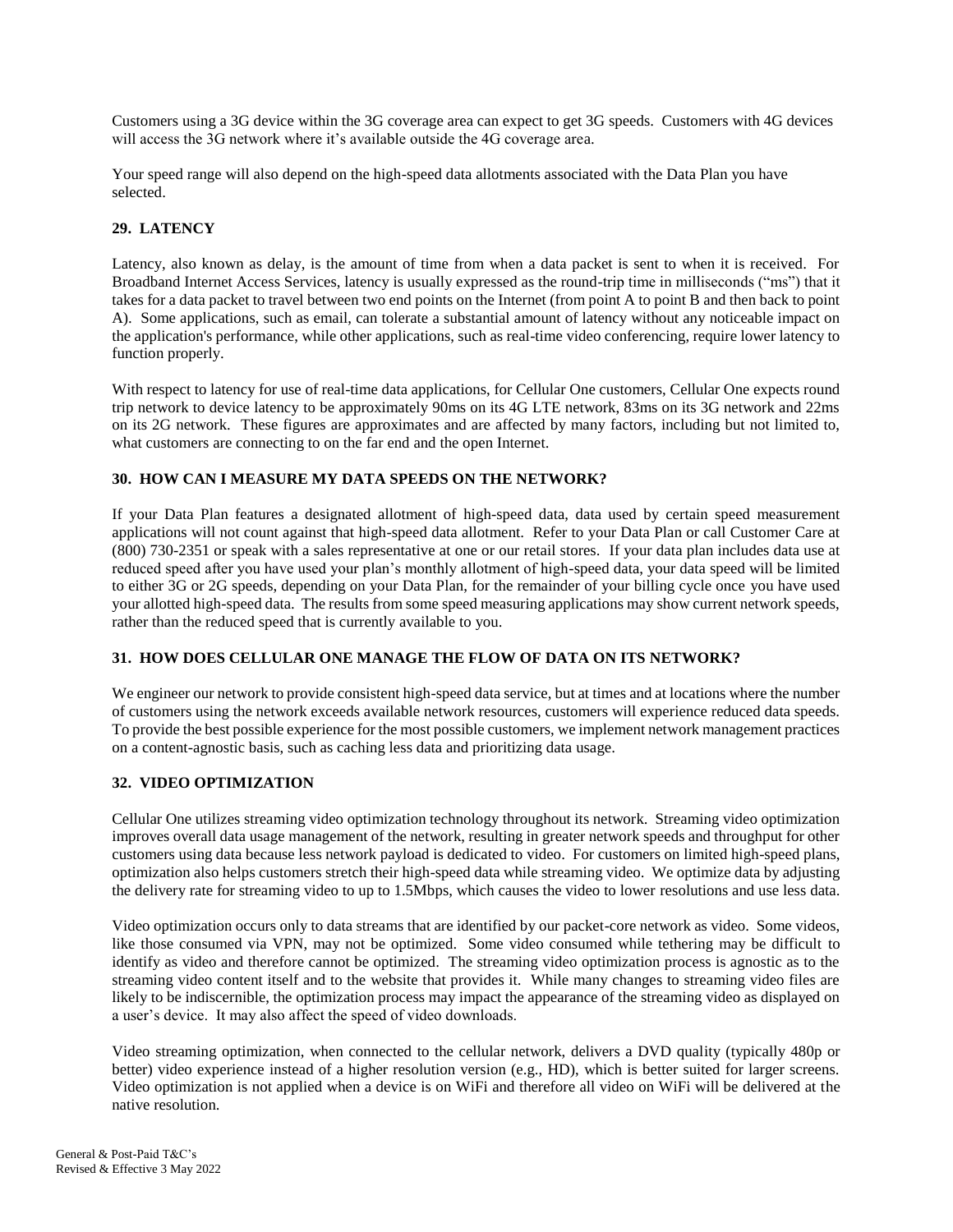### **33. NETWORK MANAGEMENT FOR EXTREMELY HIGH DATA USAGE AND TETHERING**

Most of our plan options feature a customer-chosen high-speed data allotment with reduced speeds on our network after the high-speed allotment is exhausted, so customers can choose the combination of high-speed data and price that is right for their needs. Unlimited high-speed data customers do not have a specific high-speed data allotment, however, and customers on limited high-speed plans may have extremely high data usage under certain circumstances, including if they access significant amounts of data that does not count against their high-speed data allotment. Some network management for these scenarios for all plans is required, because very heavy data usage by even a few customers at times and places of competing network demands can affect the network performance for all customers.

# **34. CHOICE OF 4G/LTE HIGH-SPEED DATA**

Depending on the plan, Customers select how much high-speed data they receive under their service plan. Occasionally, Cellular One offers promotions to certain applications that do not count against your high-speed data allotment. These promotions change periodically. For current no-data usage promotions speak to a sales representative at any of our retail stores or visit [www.mycellularone.com.](http://www.mycellularone.com/) If your total 4G/LTE high-speed data usage exceeds your selected high-speed allotment during a billing cycle, **YOU WILL BE REDUCED TO 3G SERVICE. THERE IS NO ADDITIONAL CHARGE FOR 3G SERVICE AND IS CONSIDERED A VALUE-PLUS AS A CELLULAR ONE CUSTOMER AND YOU MUST EXPRESSLY OPT-IN FOR THIS NO COST VALUE-PLUS FEATURE.**

#### **35. OTHER NETWORK MANAGEMENT**

**35.1** If you use your Data Plan in a manner that could interfere with other customers' service, affect our ability to allocate network capacity among customers, or degrade service quality for other customers, we may suspend, terminate, or restrict your data session, or switch you to a more appropriate Data Plan, or terminate your service.

**35.2** Finally, certain uses of our network are also prohibited as described in these Terms and Conditions and our Fair Use Policy available at www.mycellularonee.com. For example, applications which automatically consume unreasonable amounts of available network capacity or are designed for unattended use are prohibited as they may interfere with our ability to provide a good service experience for the majority of our customers, cause capacity issues, and/or degrade network performance.

#### **35.3 Does data traffic from Cellular One products preloaded on a user's device or otherwise available, have precedence over data traffic from other applications?**

No. They are treated just like any other data application on the network, and traffic from these applications is subject to the same reasonable network management practices as other data on the network.

#### **35.4 What security measures does Cellular One use to protect its Broadband Internet Access Services?**

We use a variety of physical, electronic, and procedural safeguards to protect our network from events that may negatively impact our customers' ability to use our Broadband Internet Access Services. We monitor our network to protect against security threats, including spam, viruses, automated attacks, worms, distributed denial of service attacks, and other potentially malicious activity. When we detect a threat, we will attempt to prevent it from spreading across our network using a variety of security measures, which may include rerouting or limiting some traffic over our network until the threat is resolved.

Unless part of an opted-in customer service, Cellular One does not block lawful traffic based on content or subject. Occasionally, cases arise where Cellular One must make a judgment, determining that the value of protecting our customer base from malicious or other adverse, network-impacting traffic outweighs access issues experienced by a few. Examples include Internet sources or destinations that are major sources of spam and sources that aggressively scan Internet addresses or those that have attempted attacks against Cellular One infrastructure or customer end-points.